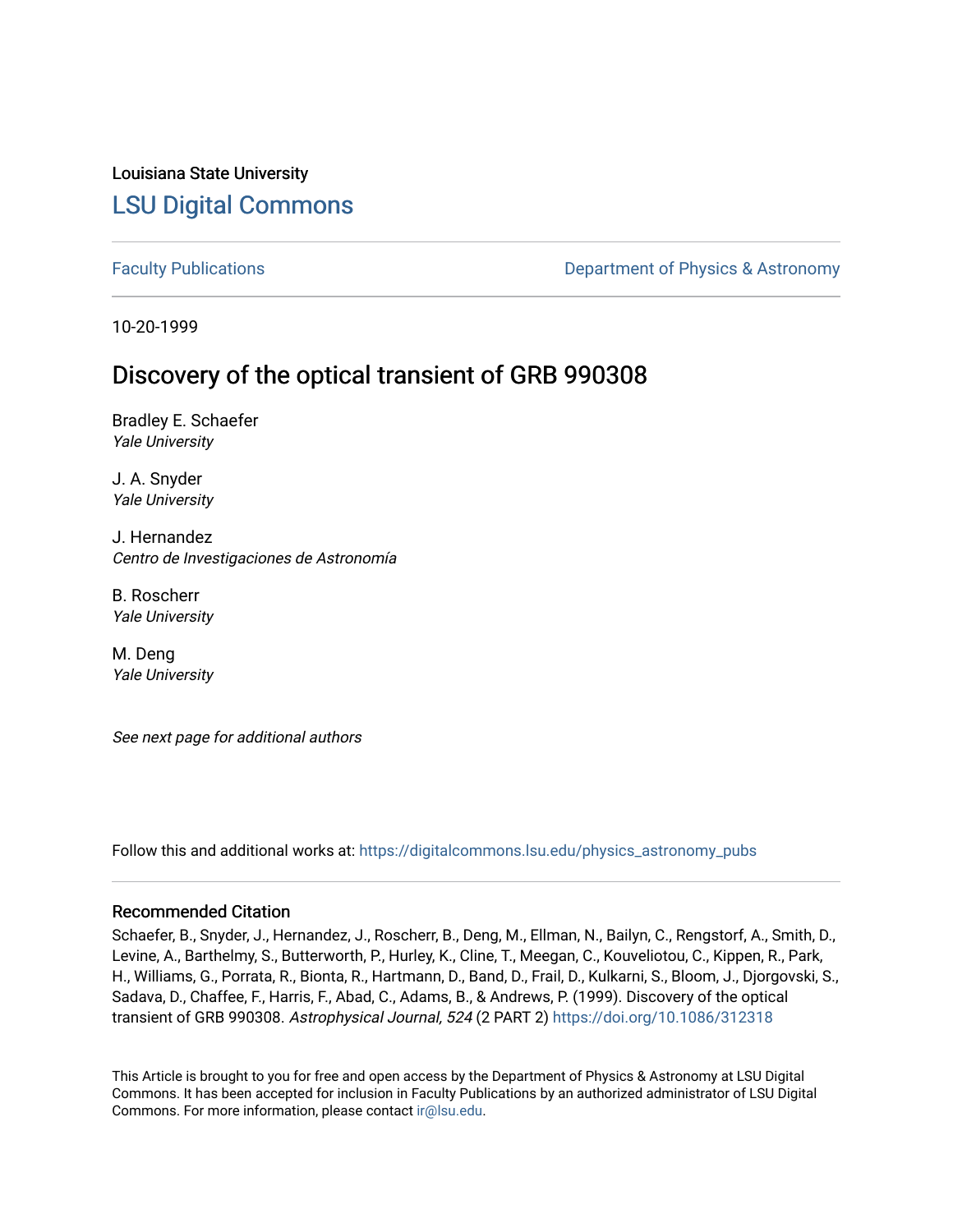### Authors

Bradley E. Schaefer, J. A. Snyder, J. Hernandez, B. Roscherr, M. Deng, N. Ellman, C. Bailyn, A. Rengstorf, D. Smith, A. Levine, S. Barthelmy, P. Butterworth, K. Hurley, T. Cline, C. Meegan, C. Kouveliotou, R. M. Kippen, H. S. Park, G. G. Williams, R. Porrata, R. Bionta, D. Hartmann, D. Band, D. Frail, S. Kulkarni, J. Bloom, S. Djorgovski, D. Sadava, F. Chaffee, F. Harris, C. Abad, B. Adams, and P. Andrews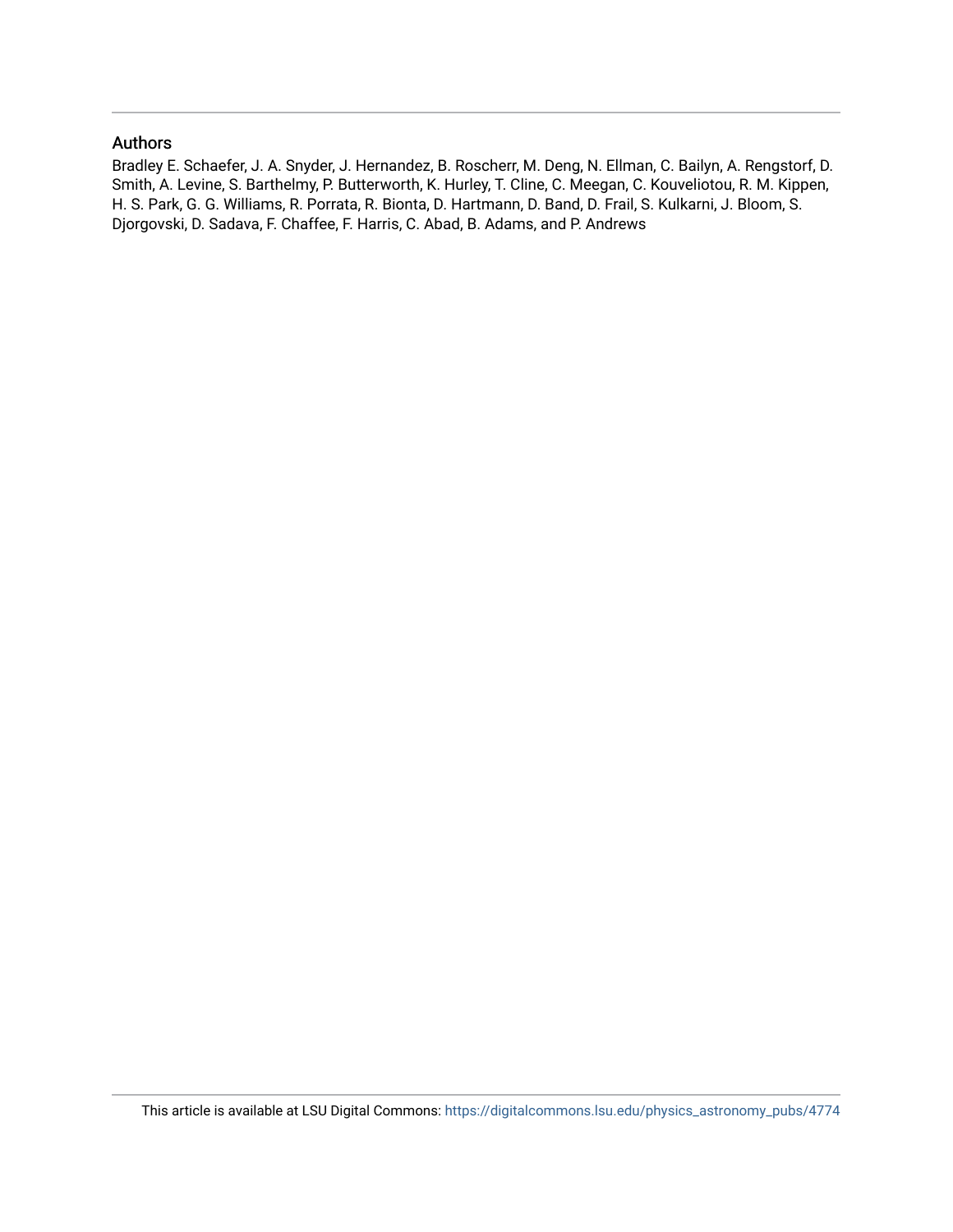## **Clemson University [TigerPrints](https://tigerprints.clemson.edu?utm_source=tigerprints.clemson.edu%2Fphysastro_pubs%2F34&utm_medium=PDF&utm_campaign=PDFCoverPages)**

[Publications](https://tigerprints.clemson.edu/physastro_pubs?utm_source=tigerprints.clemson.edu%2Fphysastro_pubs%2F34&utm_medium=PDF&utm_campaign=PDFCoverPages) [Physics and Astronomy](https://tigerprints.clemson.edu/physastro?utm_source=tigerprints.clemson.edu%2Fphysastro_pubs%2F34&utm_medium=PDF&utm_campaign=PDFCoverPages)

Fall 10-20-1999

# Discovery of the Optical Transient of GRB 990308

Bradley E. Schaefer *Yale University, Physics Department & Astronomy Department*

J. A. Snyder *Yale University, Physics Department*

J. Hernandez *Centro de Investigaciones de Astronomı´a (CIDA) & Universidad de los Andes, Departamento de Fisica*

B. Roscherr *Yale University, Physics Department*

M. Deng *Yale University, Physics Department*

*See next page for additional authors*

Follow this and additional works at: [https://tigerprints.clemson.edu/physastro\\_pubs](https://tigerprints.clemson.edu/physastro_pubs?utm_source=tigerprints.clemson.edu%2Fphysastro_pubs%2F34&utm_medium=PDF&utm_campaign=PDFCoverPages)

Recommended Citation Please use publisher's recommended citation.

This Article is brought to you for free and open access by the Physics and Astronomy at TigerPrints. It has been accepted for inclusion in Publications by an authorized administrator of TigerPrints. For more information, please contact [kokeefe@clemson.edu](mailto:kokeefe@clemson.edu).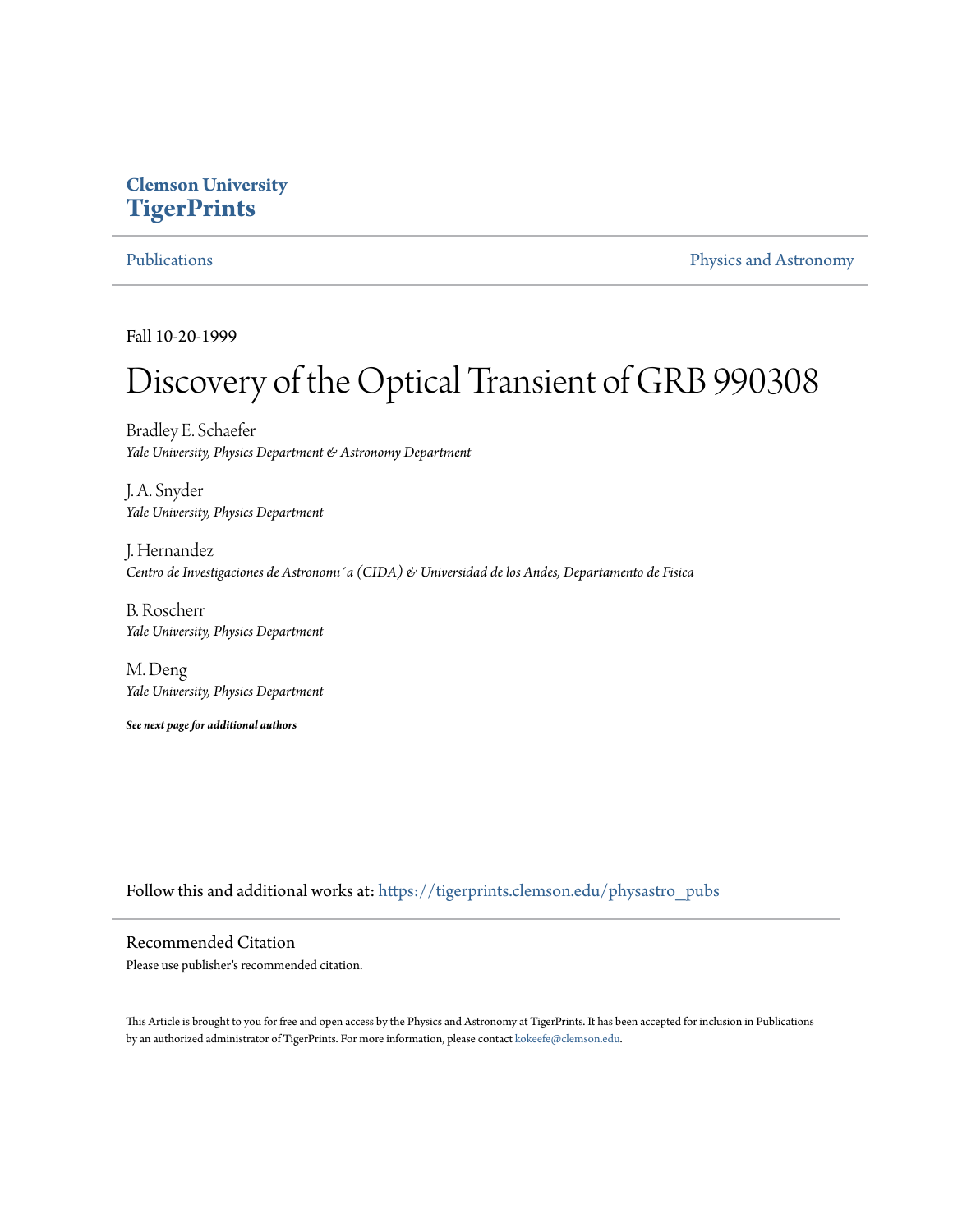#### **Authors**

Bradley E. Schaefer, J. A. Snyder, J. Hernandez, B. Roscherr, M. Deng, N. Ellman, C. Bailyn, A. Rengstorf, D. Smith, and Dieter H. Hartmann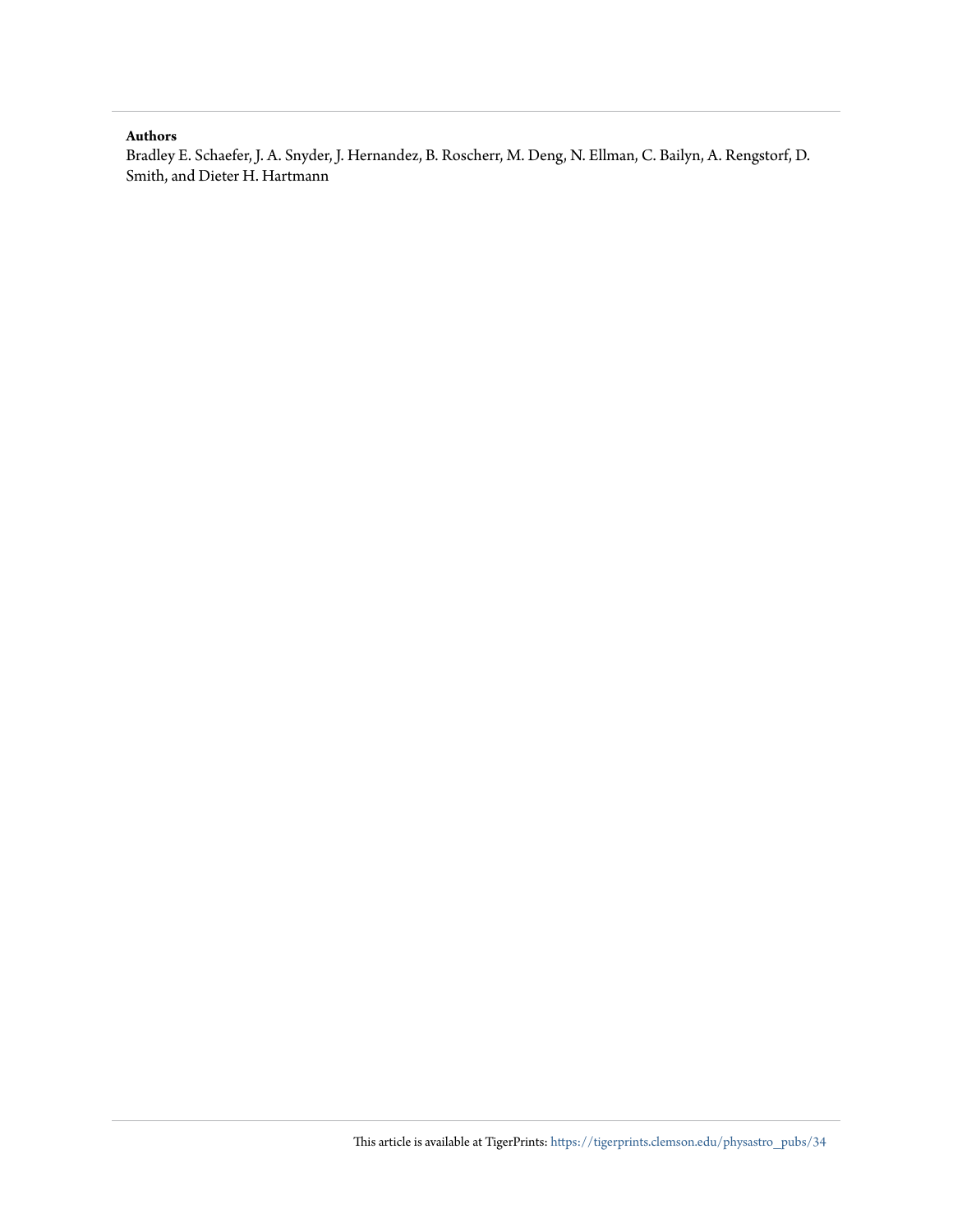#### DISCOVERY OF THE OPTICAL TRANSIENT OF GRB 990308

BRADLEY E. SCHAEFER,<sup>1,2</sup> J. A. SNYDER,<sup>1</sup> J. HERNANDEZ,<sup>3,4</sup> B. ROSCHERR,<sup>1</sup> M. DENG,<sup>1</sup> N. ELLMAN,<sup>1</sup> C. BAILYN,<sup>2</sup> A. RENGSTORF,<sup>5</sup> D. SMITH,<sup>6</sup> A. LEVINE,<sup>6</sup> S. BARTHELMY,<sup>7</sup> P. BUTTERWORTH,<sup>7</sup> K. HURLEY,<sup>8</sup> T. CLINE,<sup>7</sup> C. MEEGAN,<sup>9</sup> C. KOUVELIOTOU,<sup>9</sup> R. M. KIPPEN,<sup>9</sup> H.-S. PARK,<sup>10</sup> G. G. WILLIAMS,<sup>11</sup> R. PORRATA,<sup>10</sup> R. BIONTA,<sup>10</sup> D. HARTMANN,<sup>11</sup> D. Band,<sup>12</sup> D. Frail,<sup>13</sup> S. Kulkarni,<sup>14</sup> J. Bloom,<sup>14</sup> S. Djorgovski,<sup>14</sup> D. Sadava,<sup>14</sup> F. Chaffee,<sup>15</sup> F. Harris,<sup>16</sup> C. Abad,<sup>3</sup> B. Adams,<sup>5</sup> P. Andrews,<sup>1</sup> C. Baltay,<sup>1</sup> A. Bongiovanni,<sup>3,17</sup> C. Briceno,<sup>1</sup> G. Bruzual,<sup>3</sup> P. Coppi,<sup>1,2</sup> F. DELLA PRUGNA,<sup>3</sup> A. DUBUC,<sup>3</sup> W. EMMET,<sup>1</sup> I. FERRIN,<sup>4</sup> F. FUENMAYOR,<sup>4</sup> M. GEBHARD,<sup>5</sup> D. HERRERA,<sup>3,4</sup> K. HONEYCUTT,<sup>5</sup> G. MAGRIS,<sup>3</sup> J. MATEU,<sup>3,4</sup> S. MUFFSON,<sup>5</sup> J. MUSSER,<sup>5</sup> O. NARANJO,<sup>4</sup> A. OEMLER,<sup>2,18</sup>

R. PACHECO,  $3,4$  G. PAREDES,  $3,4$  M. RENGEL,  $3,4$  L. ROMERO,  $3,4$  P. ROSENZWEIG, C. SABBEY, 2

GE. SÁNCHEZ,<sup>3</sup> GU. SÁNCHEZ,<sup>3</sup> H. SCHENNER,<sup>3</sup> J. SHIN,<sup>1</sup> J. SINNOTT,<sup>1</sup> S. SOFIA,<sup>2</sup> J. Stock,<sup>3</sup>

J. SUAREZ,<sup>4</sup> D. TELLÉRIA,<sup>3,4</sup> B. VICENTE,<sup>3</sup> K. VIEIRA,<sup>3,4</sup> AND K. VIVAS<sup>2</sup>

*Received 1999 July 20; accepted 1999 August 17; published 1999 September 20*

#### ABSTRACT

The optical transient of the faint gamma-ray burst GRB 990308 was detected by the QUEST camera on the Venezuelan 1 m Schmidt telescope starting 3.28 hr after the burst. Our photometry gives  $V = 18.32 \pm 0.07$ ,  $R = 18.14 \pm 0.06$ ,  $B = 18.65 \pm 0.23$ , and  $R = 18.22 \pm 0.05$  for times ranging from 3.28 to 3.47 hr after the burst. The colors correspond to a spectral slope of close to  $f_{\nu} \propto \nu^{1/3}$ . Within the standard synchrotron fireball model, this requires that the external medium be less dense than  $10^4 \text{ cm}^{-3}$ , the electrons contain more than 20% of the shock energy, and the magnetic field energy be less than 24% of the energy in the electrons for normal interstellar or circumstellar densities. We also report upper limits of  $V > 12.0$  at 132 s (with LOTIS),  $V > 13.4$ from 132 to 1029 s (with LOTIS),  $V > 15.3$  at 28.2 minutes (with Super-LOTIS), and a 8.5 GHz flux of less than 114  $\mu$ Jy at 110 days (with the Very Large Array). Wisconsin-Indiana-Yale-NOAO 3.5 m and Keck 10 m telescopes reveal this location to be empty of any host galaxy to  $R > 25.7$  and  $K > 23.3$ . The lack of a host galaxy likely implies that it is either substantially subluminous or more distant than a redshift of ∼1.2.

*Subject heading:* gamma rays: bursts

#### 1. INTRODUCTION

The old dilemma of whether gamma-ray bursts (GRBs) are galactic or cosmological has been solved recently with the discovery of X-ray (Costa et al. 1997), optical (van Paradijs

<sup>1</sup> Yale University, Physics Department, P.O. Box 208121, New Haven, CT 06520-8121.

- <sup>2</sup> Yale University, Astronomy Department, 260 Whitney Avenue, New Haven, CT 06511.
- <sup>3</sup> Centro de Investigaciones de Astronomía (CIDA), A. P. 264, Mérida 5101-A, Venezuela.
- <sup>4</sup> Universidad de los Andes, Departamento de Fisica, 5101, Mérida, Venezuela.
- <sup>5</sup> Indiana University, Department of Astronomy, 319 Swain West, Bloomington, IN 47405.
- <sup>6</sup> Massachusetts Institute of Technology, Physics Department, 77 Massachusetts Avenue, Cambridge, MA 02138.
	- <sup>7</sup> NASA Goddard Space Flight Center, Code 660, Greenbelt MD 20771.
- <sup>8</sup> University of California, Space Science Laboratory, Berkeley, CA 94720- 7450.
- NASA Marshall Space Flight Center, ES-84, Huntsville, AL 35812.
- <sup>10</sup> Lawrence Livermore National Laboratory, P.O. Box 808, MS L274, Livermore, CA 94550.
- <sup>11</sup> Department of Physics and Astronomy, Kinard Laboratory, Clemson University, Clemson, SC 29634.
	- <sup>12</sup> Los Alamos National Laboratory, MS D436, Los Alamos, NM 87545.
	- <sup>13</sup> National Radio Astronomy Observatory, P.O. Box O, Socorro, NM 87801.

<sup>14</sup> California Institute of Technology, Astronomy Option, MS 105-24, Pasadena, CA 91125.

- <sup>15</sup> W. M. Keck Observatory, 65-0120 Mamalahoa Highway, Kamuela, HI 96743.
	- <sup>16</sup> US Naval Observatory, P.O. Box 1149, Flagstaff, AZ 86002.

<sup>17</sup> Universidad Central de Venezuela, Departamento de Fisica, 1042 Caracas, Venezuela.

<sup>18</sup> Carnegie Observatories, 813 Santa Barbara Street, Pasadena, CA 91101.

et al. 1997), and radio transients (Frail et al. 1998). Four optical transients have measured redshifts of 0.835 (GRB 970508), 0.966 (GRB 980703),  $\geq$ 1.600 (GRB 990123), and  $\geq$ 1.619 (GRB 990510), thus proving that bursts are at cosmological distances.

After the burst is over, the expanding shell emits an afterglow which eventually fades to invisibility. Early detections of the afterglow include GRB 990510 at 3.52 hr (Harrison et al. 1999) and GRB 990123 during the burst by *ROTSE* (Akerlof et al. 1999). Theoretical models of synchrotron emission from a decelerating relativistic shell shocked by collision with an external medium are in good agreement with afterglow observations from X-ray to radio and from the earliest to the latest times of available observations (Galama et al. 1998, 1999).

The accurate optical/radio positions allow for very deep searches after the transient fades. For the 11 optical/radio transient positions searched to date, a very faint galaxy (typically with  $R \sim 25$ ) appears within an arcsecond or so for nine of the positions. This result demonstrates that most GRBs reside inside distant host galaxies. Although the optical/radio transient positions are within the galaxies, they are significantly offset from the centers, demonstrating that the progenitors are neither associated with a giant central black hole nor are ejected from the galaxy. Bursts have been associated with active star formation (Totani 1997; Paczyński 1998), while the hosts have been shown to be significantly subluminous for normal galaxies in the majority of cases (Schaefer 1999). Three of the positionally coincident host galaxies have observed redshift values of 0.695 (GRB 970228), 3.418 (GRB 971214), and 1.097 (GRB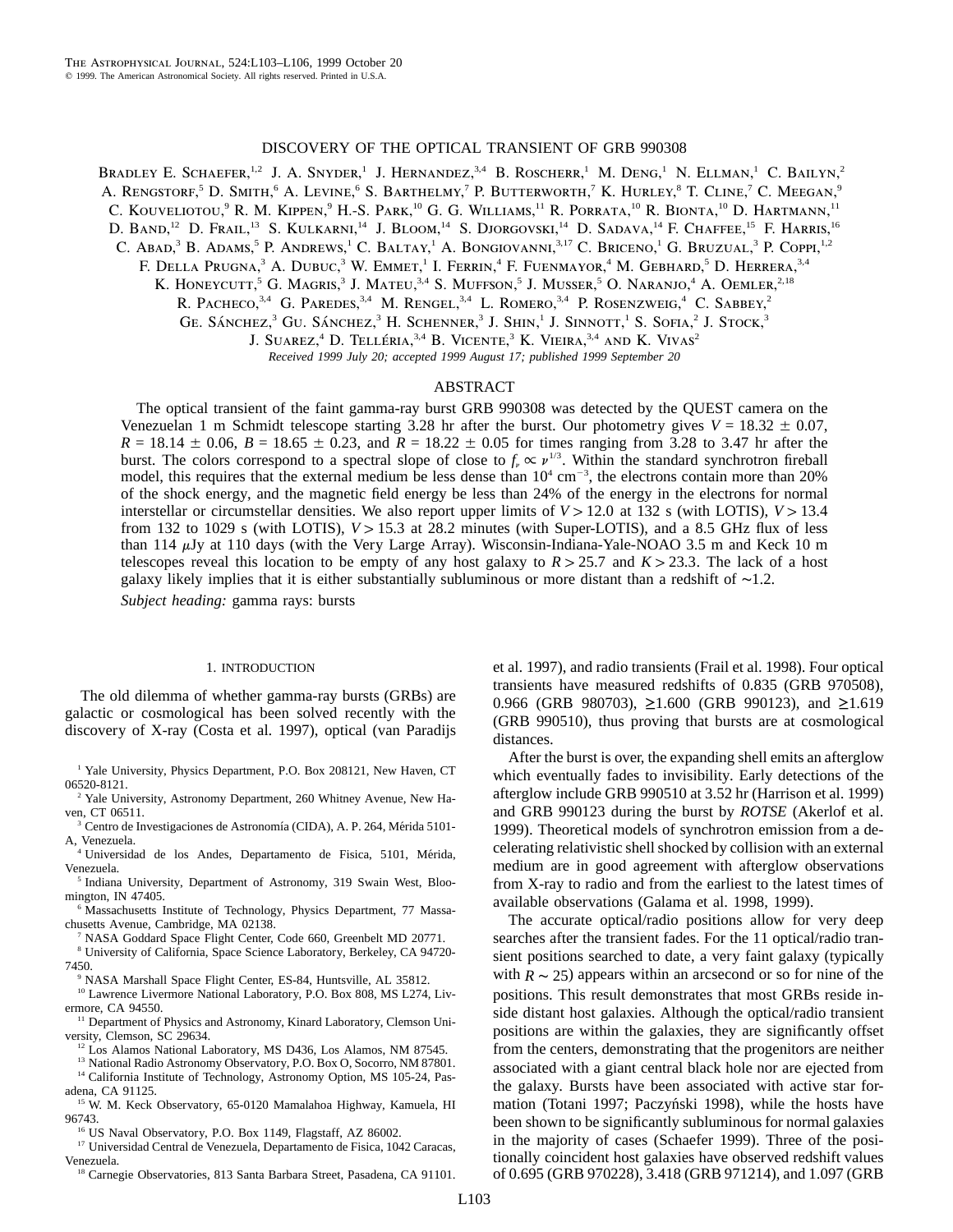

Fig. 1.—QUEST image from 3.28 hr after the burst. This image was taken in the drift scan mode starting 3.28 hr after the burst, and is a combination of the two *R*-band images with a limiting magnitude of roughly  $R = 22.1$  at the  $S/N = 3$  level. North is up, east is to the left, and the image shows an area 8' by 8'. The optical transient is indicated with an arrow, while the comparison stars 1 and 6 are labeled.

980613), in reasonable agreement with the redshifts from the optical transients.

The GRB explosion mechanism is still unknown, but a profitable line of study is to observe the burst afterglows over a wide range of time and frequency, with demographic arguments providing information on the progenitor and hence the explosion mechanism. Few afterglows have been observed to date, so further examples are important. This Letter reports the discovery of the afterglow of GRB 990308 with *B*, *V*, and *R* imagery starting 3.28 hr after the burst.

#### 2. OBSERVATIONS

GRB 990308 triggered the *Compton Gamma-Ray Observatory* Burst and Transient Source Experiment (BATSE) on 1999 March 8, 05:15:07 UT. This burst has a peak flux (50–300 keV, 256 ms time bins) of 1.6  $\pm$  0.1 photons s<sup>-1</sup> cm<sup>-2</sup>, a fluence (>25 keV) of 2.2  $\times$  10<sup>-5</sup> ergs cm<sup>-2</sup>, and a  $T_{90}$  duration of  $106 \pm 12$  s. GRB 990308 also triggered one camera of the *Rossi X-Ray Timing Explorer* (*RXTE*) All-Sky Monitor (Levine et al. 1996; Smith et al. 1999a). At 06:32 UT, a preliminary position had been determined and distributed as e-mail by the GRB Coordinate Network (GCN; Barthelmy et al. 1994). This position is a long thin error box which has since been updated (see below) to one with a 3  $\sigma$  total width of close to 6.8.

GRB 990308 was also detected, very weakly, by the *Ulysses* GRB detector (Hurley et al. 1992). A cross correlation of the light curves between *Ulysses* and BATSE (separated by 2066.004 lt-s) as part of the Interplanetary Network (IPN; Hurley et al. 1999) yields an annulus with  $3 \sigma$  total width of 35.9. The IPN/*RXTE* error boxes overlap at an angle of ~80° to form a 3  $\sigma$  error box defined by four points with J2000 coordinates of  $12^{\text{h}}21^{\text{m}}47^{\text{s}}, +06^{\circ}31'11''$ ;  $12^{\text{h}}22^{\text{m}}00^{\text{s}}, +06^{\circ}25'00''$ ;  $12^{\text{h}}24^{\text{m}}21^{\text{s}}$ , +07°01'44"; and  $12^{\text{h}}24^{\text{m}}34^{\text{s}}$ , +06°55'36".

The final error region was imaged with the LOTIS (Park et al. 1997) and Super- LOTIS (Park et al. 1998) wide-field fast response cameras located at the Lawrence Livermore National Laboratory. Both systems responded to a GCN notice of the preliminary BATSE coordinates, and the first images were taken 12.6 s after the trigger. An updated BATSE position from the GCN shifted the position, with the cameras responding quickly, such that the first LOTIS images that cover the error box are at 132 s after the BATSE trigger. This 10 s integration reached  $V = 12.0$  (signal-to-noise ratio  $[S/N] = 3$ , no filter) with no indication of an optical transient. A sum of roughly 10 minutes of exposure from 132–1029 s after the BATSE trigger showed no optical transient to  $V = 13.4$ . Unfortunately, the night was somewhat foggy, so the limiting magnitude was dominated by the unusually bright sky background. The Super-LOTIS camera has a 0.8 square field of view which took 30 s exposures in a spiral pattern around the center of the

BATSE error region. The burst position was imaged starting 28.2 minutes after the burst to a depth of  $V = 15.3$  (S/N = 3, no filter) with no evidence for an optical transient.

With the QUEST camera on the 1.0 m Schmidt telescope of the Observatorio Nacional de Llano del Hato near Mérida, Venezuela, we started scans of the preliminary error box approximately 3 hr after the burst. The QUEST camera consists of 16 2048  $\times$  2048 CCD detectors in a 4  $\times$  4 array operating in a drift scan mode (Snyder 1998; Sabbey, Coppi, & Oemler 1998). At any instant the QUEST camera is viewing  $5.4 \text{ deg}^2$ and in 1 hr will scan a  $2.3 \times 15^{\circ}$  region, which makes the camera ideal for rapid response to large preliminary GRB error boxes. Each row of detectors is covered with a different filter, so that the GRB 990308 error box was imaged four independent times with standard (Bessel 1990) *V*, *R*, *B*, and *R* bands in time order. The integration time for each image was 142 s, with a total time of 11.5 minutes separating the centers of first and last. The limiting magnitudes were  $B = 19.2$ ,  $V = 20.2$ , and  $R = 21.6$  to the S/N = 3 level with the 69% illuminated Moon  $53^{\circ}$  away. The pixel size is 1.02, the FWHM seeing was 2.6, and the entire IPN/*RXTE* box was covered.

The large size of the QUEST field of view is good for rapid imaging of large preliminary GRB positions, but it also means that rapid identification is difficult until a small error box is reported. For GRB 990308, the early error box was 8.6 long until March 14 when the small IPN/*RXTE* region was produced (Smith et al. 1999b). The deep limiting magnitude of QUEST is good for catching faint optical transients, but it also means that the afterglow cannot be recognized if it is near or below the threshold of the Digital Sky Survey until deeper comparison images can be made. For GRB 990308 where our combined images go to  $R = 22.1$  for  $S/N = 3$  with no obvious transient brighter than  $R = 18$ , we had to await the acquisition of deep comparison images. These were made with the Yale 1 m telescope at Cerro Tololo (operated by the YALO consortium; Méndez, Depoy, & Bailyn 1998) in the *R* band on 1999 May 29 as a 14 element mosaic reaching  $R = 22.9$  mag. A star-bystar comparison rapidly revealed an optical transient close to the center of the IPN/*RXTE* region (Fig. 1).

The transient appears with an S/N of 15.0, 17.1, 4.7, and 20.8 on the *V*, *R*, *B*, and *R* images, respectively. All four images show the transient with the shape and FWHM of our pointspread function. The astrometric position on all four images is identical to within an rms scatter of  $0\rlap{.}^{\prime\prime}4$ , with the fitted motion during the 11.5 minutes of observation equal to  $0\rlap.{''}03 \pm 0\rlap.{''}28$ . We take the appearance of four independent and significant images with good stellar shapes as proof that the images are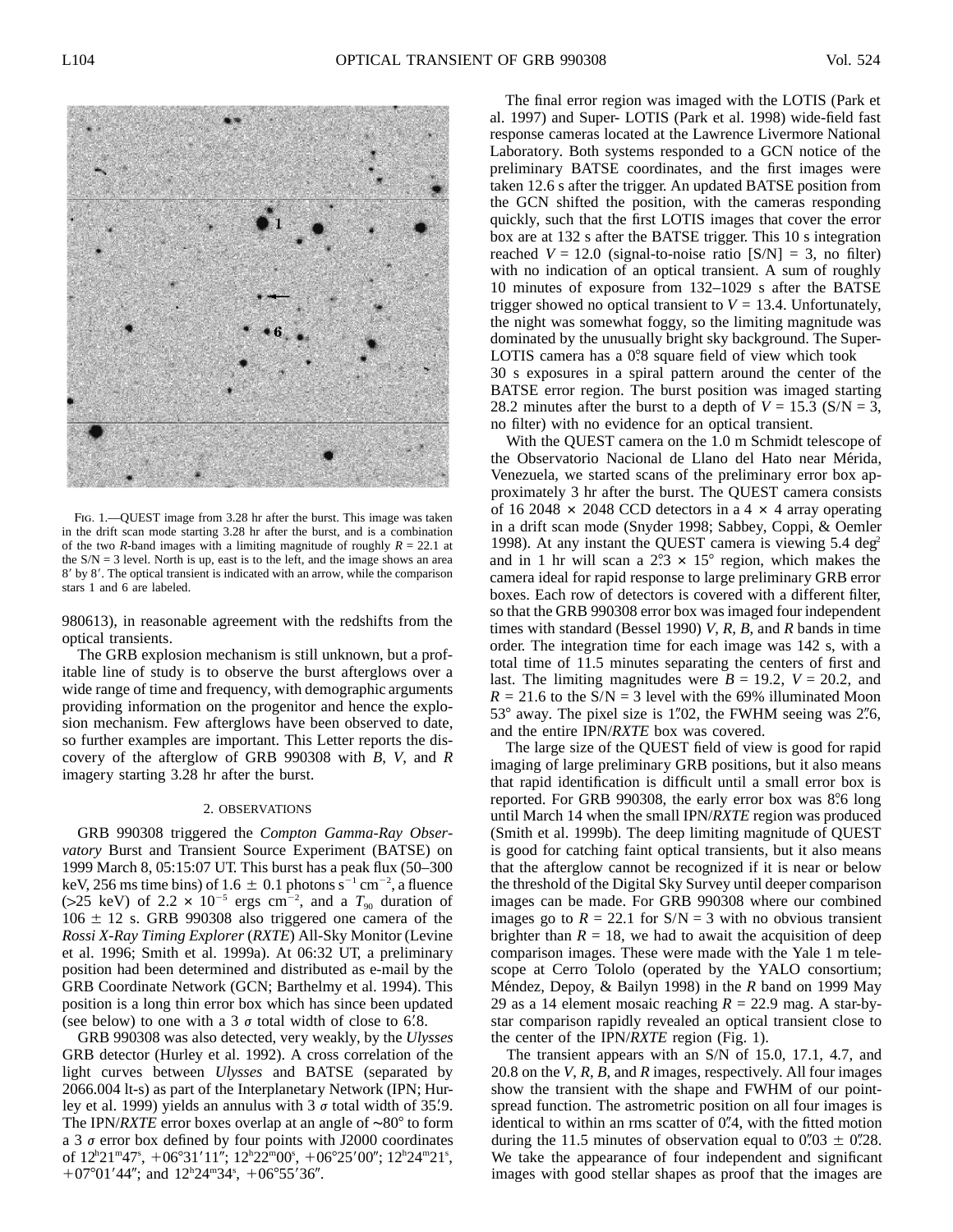not artifacts of any kind. For the position near opposition, the lack of motion rules out all solar system objects, including Kuiper Belt objects. The source must have an amplitude of greater than 7.5 mag since the source position is empty to  $R > 25.7$  in June (see below). The only known astrophysical objects outside our solar system with such amplitudes are dwarf novae, novae, supernovae, and GRBs. The transient cannot be a dwarf nova or nova since the  $R = 18.14$  observed magnitude (see below) would imply a distance far outside any galaxy. The transient cannot be a supernova (with  $M_R > -19.5$  for a distance modulus of  $\langle 37.64 \rangle$  as our limit on any parent galaxy (which must have  $R > 25.7$ , see later) would then be  $M_R >$  $-11.94$ . The transient is rather similar to GRBs seen previously (van Paradijs et al. 1997; Galama et al. 1998, 1999; Harrison et al. 1999). Thus we conclude that our optical transient is definitely the afterglow of GRB 990308.

We calibrated the *B*, *V*, and *R* magnitudes of nearby comparison stars with images taken on 1999 June 10 with the Yale 1 m telescope. This calibration was made by the observation of 22 standard stars (Landolt 1992) which was then applied to images of the GRB 990308 field. We then performed differential photometry on the QUEST images with respect to four nearby comparison stars of known magnitude. We find  $V =$  $18.32 \pm 0.07$  at 196.8 minutes,  $R = 18.14 \pm 0.06$  at 200.6 minutes,  $B = 18.65 \pm 0.23$  at 204.5 minutes, and  $R =$  $18.22 \pm 0.05$  at 208.3 minutes after the burst. The times are for the middle of the integrations relative to the BATSE trigger.

The position of the transient was measured for all four images with respect to stars in the USNO-A2.0 catalog<sup>19</sup> (Monet et al. 1998). The combined position is J2000  $12^{\text{h}}23^{\text{m}}11^{\text{s}}44 \pm \frac{1}{2}$ 0.02,  $+06^{\circ}44'05''10 \pm 0''17$ . For comparison purposes, our star 1 ( $B = 14.75 \pm 0.01$ ,  $V = 13.94 \pm 0.02$ ,  $R = 13.50 \pm 0.02$ 0.03) is at  $12^{h}23^{m}11^{s}272$ ,  $+06^{o}45'38''19$ , while star 6 (*B* =  $18.40 \pm 0.07$ ,  $V = 17.63 \pm 0.03$ ,  $R = 17.16 \pm 0.03$ ) is at 12<sup>h</sup>23<sup>m</sup>10.824, +06°43'20.67.

We observed this position with the Very Large Array telescope and found no significant radio sources to the 3  $\sigma$  level of 258  $\mu$ Jy at 8.5 GHz on 1999 June 18, to 114  $\mu$ Jy at 8.5 GHz on 1999 June 26, and to 165  $\mu$ Jy at 1.4 GHz on 1999 July 4.

The transient had probably faded to invisibility by mid-March, but late time imaging was carried out to find the GRB host galaxy. The transient position is empty on the Palomar Sky Survey and our Yale 1 m images. We took deep *R*-band images with the Wisconsin-Indiana-Yale-NOAO (WIYN) 3.5 m telescope on Kitt Peak on 1999 June 12. Our six 15 minute exposures were processed and co-added by the normal procedures. The resulting picture shows no significant source within 6<sup>*''*</sup> to a  $S/N = 3$  limiting magnitude of  $R = 25.4$ .

We also obtained deep *K*- and *R*-band images of the optical transient position with the 10 m Keck I and II telescopes, respectively. The *R*-band image was obtained on 1999 June 19 as a combination of five 200 s exposures with the Low-Resolution Imaging Spectrometer (Oke et al. 1995). This reached an  $S/N = 3$  limiting magnitude of  $R = 25.7$ . No star or galaxy appears to this limit within 6. 3 of the optical transient position. The *K*-band images were obtained on 1999 June 23 and 24 as a combination of 12 s exposures totaling 71 and 72 minutes with the Near-Infrared Camera (Matthews & Soifer 1994). The nights were photometric, and we obtained standard star observations to calibrate the photometry. The fields are roughly 38".4 on a side with 0.15 pixels, reaching an  $S/N =$  3 limiting magnitude of  $K = 23.3$ . The position of the optical transient was empty to this threshold.

#### 3. ANALYSIS

Our observations can be used to constrain the decline rate of the afterglow. We will parameterize the decline with a powerlaw index  $\delta$ , such that the flux varies as  $t^{\delta}$  with *t* the time since the burst. The two QUEST *R*-band observations 7.7 minutes apart show a fading by  $0.08 \pm 0.08$  mag which suggests that  $\delta = -2 \pm 2$ . The QUEST *V*-band measurements can be combined with each of the three limits from LOTIS and Super-LOTIS to give similar constraints that  $\delta > -1.3$  for early times. The WIYN and Keck limits imply that  $\delta < -1.1$  for late times. Taken together, all of our detections and limits are consistent with  $\delta = -1.2 \pm 0.1$  for the assumption of a single power law over all time. As discussed below, the spectral slope gives reason to expect a more complicated time dependence with  $\delta$ close to zero for early times.

The QUEST *B*, *V*, and *R* magnitudes can yield a spectral slope. The first step is to correct for the known galactic extinction of  $E(B-V) = 0.023$  (Schlegel, Finkbeiner, & Davis 1998). The second step is to deduce the magnitudes and colors at one instant of time, which we take as the time of our first image. If  $\delta = -1$  then the colors are  $B-V = 0.26 \pm 0.24$  and  $V-R = 0.17 \pm 0.08$ , while if  $\delta = 0$  then the colors are  $B-V = 0.30 \pm 0.24$  and  $V-R = 0.13 \pm 0.08$ . The third step is to convert these magnitudes into flux units in janskys,  $f<sub>r</sub>$ . The fourth step is to fit the three fluxes to a presumed power law with  $f_\nu \propto \nu^\alpha$ . We find  $\alpha = 0.38 \pm 0.25$  for  $\delta = -1$  and  $\alpha = 0.49 \pm 0.26$  for  $\delta = 0$ .

Within the framework of afterglow models for the synchrotron emission from external shocks (Sari, Piran, & Narayan 1998), the spectral slope is either in an  $\alpha = 1/3$  regime or in regimes with  $\alpha \leq -0.5$ . Our measured spectral slope is easily consistent with the  $\alpha = 1/3$  regime, yet is inconsistent with the  $\alpha \leq -0.5$  regime at the 5  $\times 10^{-4}$  probability level. Thus we conclude that the afterglow was in the  $v^{1/3}$  regime at a time 3.28 hr after the burst.

Synchrotron models require that any afterglow in the  $v^{1/3}$ regime have  $-1/3 \le \delta \le 1/2$  (Sari et al. 1998), which is to say that the afterglow is not fast fading and may even be brightening. GRB 970508 provides a precedent for an afterglow brightening for the first 2 days, during which time the spectral slope is positive and consistent with  $\nu^{1/3}$  (Castro-Tirado et al. 1998). A  $\delta$  ∼ 0 light curve for GRB 990308 would explain the absence of a detection by LOTIS and Super-LOTIS, yet is not significantly inconsistent with our observed decline by  $0.08 \pm 0.08$  mag in 7.7 minutes.

Within the standard synchrotron fireball model, we can place interesting constraints on the burst energetics. For the GRB 990308 optical light to be in the  $\nu^{1/3}$  regime, the characteristic times  $t_c$  and  $t_m$  (Sari et al. 1998, eqs. [15] and [16]) must both be greater than 3.28 hr. For the case of adiabatic evolution, this requires  $E_{52} > 0.0023 \epsilon_B^{-1} \epsilon_e^{-4}$  and  $E_{52} < 0.0002 \epsilon_B^{-3} n^{-2}$ , where  $E_{52}$  is the energy in the spherical shock in units of  $10^{52}$  ergs, *n* is the number density in the external medium in units of cm<sup>-3</sup>, while  $\epsilon_e$  and  $\epsilon_B$  are the fractions of the shock energy in the electrons and magnetic field. These two constraints limit the allowed values to a small sliver of  $E_{52} - \epsilon_B$  parameter space, centered roughly on the  $40\epsilon_B = E_{52}^{-0.5}$  line. With  $n \ge 1$  and the required  $\epsilon_e \leq 1$ , then  $\epsilon_B \leq 0.25$  and  $E_{52} > 0.01$ . Since for reasonable models and beaming factors we have  $E_{52}$  < 100 and  $n > 1$ , we derive  $\epsilon_e > 0.2$ . Similarly, for  $E_{52} < 100$  and  $\epsilon_e \le 1$ ,

<sup>19</sup> Available at http://www.nofs.navy.mil/projects/pmm/catalogs.html.